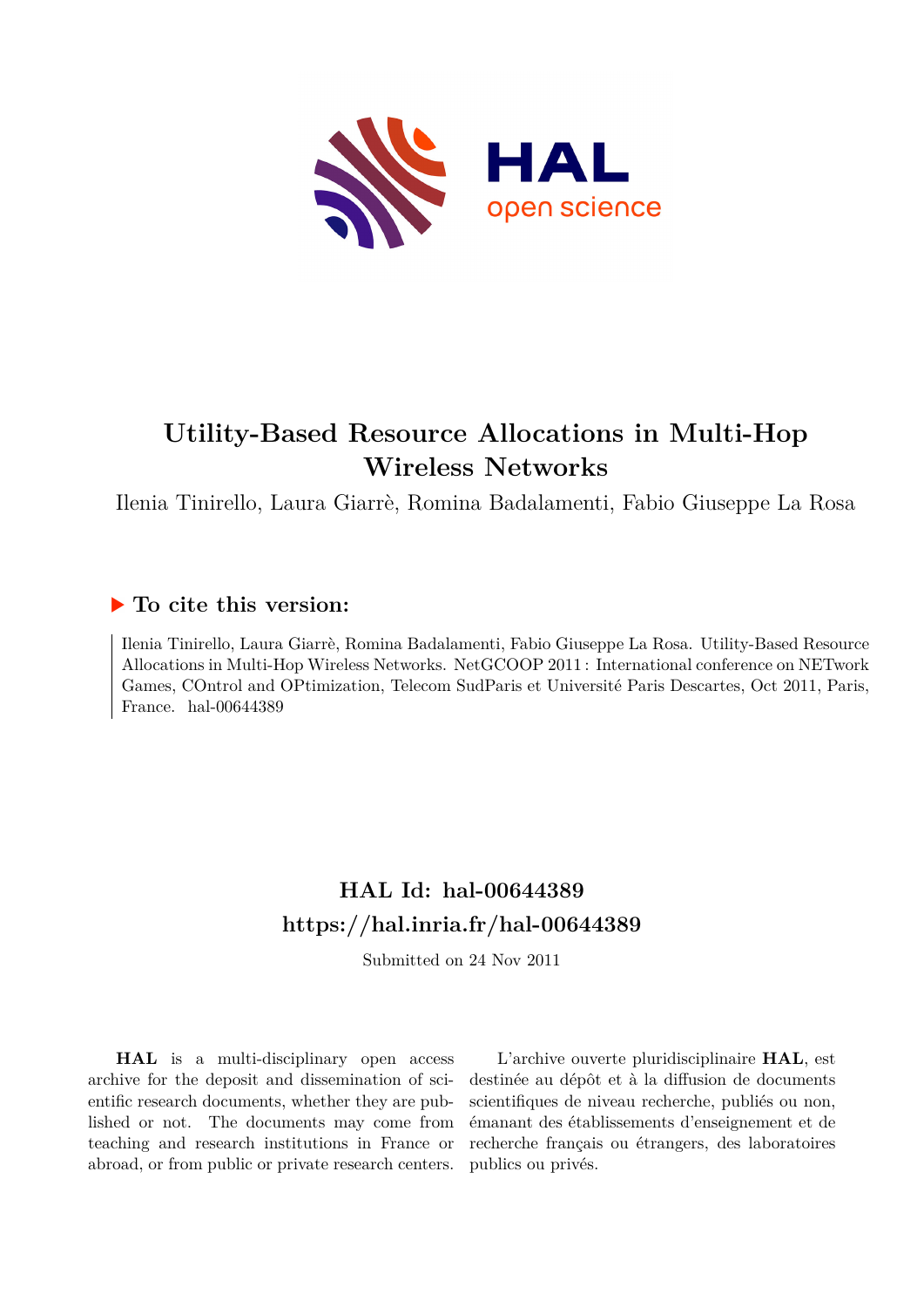# **Utility-Based Resource Allocations in Multi-Hop Wireless Networks**

I. Tinirello, L. Giarré, R. Badalamenti, F.G. La Rosa

*Abstract***—It is well known that CSMA (Carrier Sense Multiple Access) protocols exhibit very poor performance in case of multi-hop transmissions, because of inter-link interference due to imperfect carrier sensing. Since ad-hoc networks based on multihop packet deliveries are becoming more and more common in different application and networking scenarios, different medium access control extensions are currently considered for improving the channel utilization efficiency. In this paper, we propose a simple approach based on preallocating temporal slots in which different sets of nodes are allowed to contend for the channel access, which can significantly improve CSMA performance with limited signaling overhead. Since the approach does not completely prevent contentions for accessing the wireless channel, we also propose a game-theoretical analysis of contention strategies** for multi-hop networks<sup>1</sup>.

*Keywords* - Distributed Resource Allocation, Sensor Networks, Ad-hoc Networks, Game theory

#### I. INTRODUCTION

Wireless ad-hoc networks consist of a number of untethered nodes able to communicate with each other by means of intermediate nodes, collaboratively forwarding ongoing traffic. Because of the nature of the wireless medium, data communications in ad-hoc networks are intrinsically broadcast, so that links exist between any pairs of nodes that are within the transmission range of each other. These features make ad-hoc networks suitable for a large number of applications, spanning from low-range sensor networks targeted to distributed monitoring, to high-range mesh networks targeted to build infrastructure-less transport networks. Regardless of the specific physical layer technology (such as IEEE 802.15.4 PHY or 802.11a/b/g/n PHY, defining available bandwidth, transmission power, modulation/coding schemes, and so on), most ad-hoc networks rely on contention-based medium access protocols, since the use of carrier sense and random backoff mechanisms is a simple and well-established solution for distributedly managing multiple-access over a shared channel bandwidth. However, it is well known that CSMA/CA protocols exhibit very poor performance in case of multi-hop transmissions. This is due to the inter-link interference caused by imperfect carrier sensing, i.e. to the impossibility that a transmitter detects a signal interfering to the intended receiver and originating from a node out of its carrier-sense range. The collisions due to this phenomenon, called hidden-node collisions, can severely degrade the network throughput as the transmission rate of each node increases.

Theoretical bounds on the attainable limits of throughput in presence of imperfect carrier sensing have been studied.

In the seminal paper [2] bounds were determined for a network with arbitrarily or randomly deployed nodes under the assumption that an ideal scheduling scheme for arbitrating node transmissions can be implemented. More recently, in [3] some analysis extensions have been considered, for quantifying the impact of mobility and node cooperation on such bounds. The hidden terminal problem of CSMA/CA protocol is addressed in many papers as [4], [1]. Moreover, in [5] different time-division scheduling for ad-hoc networks, with an analysis of the TDMA policy is presented. Apart from the bound identification, a crucial problem for actual network deployments is the implementation of an efficient node coordination scheme. The scheme must be able to minimize the signaling overhead required for coordinating multiple node transmissions, while guaranteeing a significant performance improvement over CSMA/CA protocols.

This paper deals with the distributed resource allocation problems for multi-hop wireless networks. The basic idea is combining the TDMA approach (for grouping the contending nodes in non-interfering sets) with the CSMA/CA approach (for managing the final access to the shared channel). This pre-allocation mechanism of channel holding times can significantly reduce the channel wastes due to hidden node collisions (and has been recently considered also in some standardization task groups working on mesh networks and literature, for optimizing both the network capacity and the energy consumption [6] in Zigbee networks, or coping with bidirectional traffic flows over chain topologies exploiting network coding [9]. The proposed solutions consist in scheduling potentially interfering transmissions in different time slots, while allowing in-range nodes to transmit in the same time slot but subject to a CSMA/CA mechanism that avoids collision.

In this paper, we focus on the problem of determining the best number of slots in a frame and the best assignment of slots to different links. The problem is formulated in terms of a map coloring problem, which has a vast and well established literature [10], [11]. Therefore, we simply adapt some existing coloring algorithms to ad-hoc networks, by trying to identify the most effective trade-offs between complexity, signaling overheads and performance gain. Since color allocations may leave some level of contention, by assigning the same color to nodes in radio visibility, a game theoretical study of intra-slot contention is also introduced.

#### II. PROBLEM FORMULATION

We consider a single channel radio network made of a set  $V$  of nodes distributed uniformly over a given area. Each node  $i \in V$  can communicate only with a subset of adjacent nodes  $V_i$ . We say that i is (radio) *visible* only to the nodes in  $V_i$ . Differently,  $i$  is *hidden* to the remaining nodes in

 ${}^{1}$ L. Giarré, I. Tinnirello, R. Badalamenti and F. La Rosa are with DIEET, Università di Palermo, 90128 Palermo, Italy giarre@unipa.it, ilenia.tinnirello@tti.unipa.it,

This work is partially supported by the European Union under project FP7- 257263 (FLAVIA)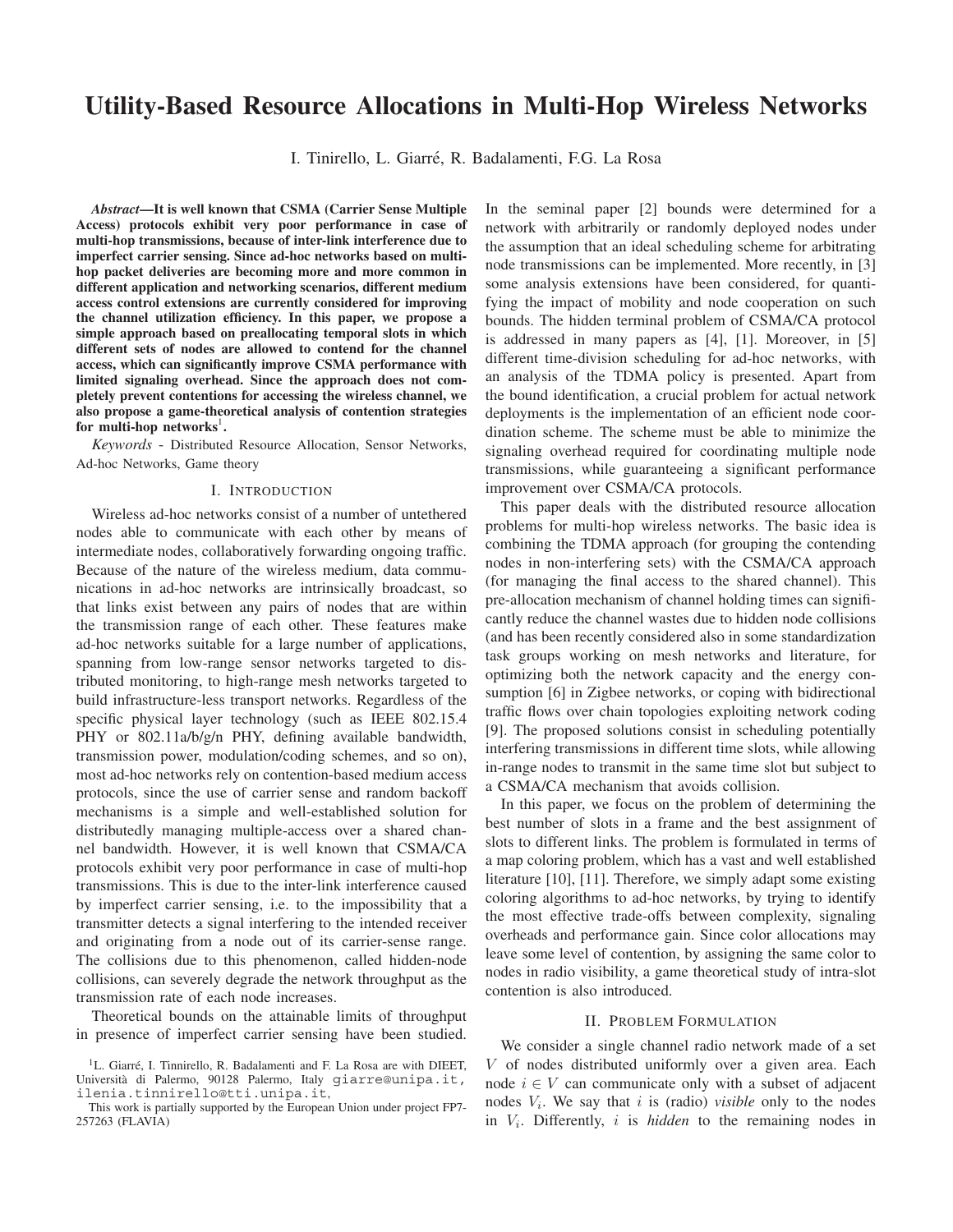

Fig. 1. An example of medium access in a network with 5 nodes and a frame composed of 3 slots.

 $V \setminus V_i$ . We assume that radio visibility is symmetric and that the communication between pair  $(i, j)$  of adjacent nodes presents a maximum transmission rate  $r_{ij}$ , function of the distance between nodes  $i$  and  $j$  and of the possible presence of obstacles.

The channel time is divided into elementary allocation units called slots. Each slot is able to accommodate a random backoff delay and the transmission time of the maximum allowed packet size at the minimum rate (followed by an explicit acknowledgment). Only the subset of nodes to which a generic channel slot is pre-allocated are enabled to perform the CSMA/CA function for transmitting on that slot. The slot allocations are maintained on a per-frame basis: being  $x$  the total number of allocation slots, a sequence of  $x$  consecutive slots is a channel frame in which, slot by slot, the same sorted list of nodes are enabled to transmit. Figure 1 shows an example of medium access in a network with 5 nodes, in which a channel frame of 3 slots is considered. In the first slot, where only station 1 and 2 can access the medium, station 1 wins the contention (i.e. extracts the lowest backoff delay). The second slot is used by station 3 only, while the third slot is reserved to the contention between stations 4 and 5. The reason for pre-allocating channel slots to a sub-set of stations (thus grouping in independent sets the stations allowed to transmit simultaneously) is the mitigation of the hidden node problem. For example, if stations 1 and 3 are hidden to each other (as shown in the figure) and wish to transmit to station 2 (which is able to hear both the stations), the previous allocation avoids any collision possibility. Conversely, transmissions originated by stations 1 and 2, which are in reciprocal visibility, are separated by the CSMA/CA protocol. We formally define the problem of slot allocations in what follows.

## *A. Network Structure and Traffic Model*

We represent the network structure through an edge labeled graph  $G = (V, E)$ . Specifically, the nodeset V includes all the nodes  $i$  of the network and the edgeset  $E$  includes all

the pairs of adjacent nodes  $(i, j)$  that are in radio visibility to each other. Each edge  $(i, j) \in E$  is labeled with its maximum transmission rate  $r_{ij}$ .

Since the system time is slotted, we also model the traffic source at each node in terms of per-slot packet probability. Specifically, we assume that each node  $i$  has a fixed probability  $\lambda_i$  to generate a packet in each slot. In order to avoid interactions with the routing protocol, we consider only onehop packet deliveries. Packets are destined to a randomly selected node among the neighbor ones. For isolated nodes, i.e. nodes without neighbors, the traffic is assumed to be broadcast. In addition, we assume that the packet size is of a fixed value  $D$  for all the nodes, whose transmission time is always compatible with the slot size.

## *B. Resource Allocation*

We assume that the reader is familiar with CSMA/CA protocols, which regulate the final channel access within an allocated channel slot. Although most CSMA/CA protocols use a slotted backoff scale for efficiency reasons and for implementation limits (since the carrier sense cannot be instantaneous), we assume that backoff values are uniformly extracted in a continuous range  $[0, b]$ , thus implying that collisions cannot be originated by the extraction of two identical backoff values.

In order to implement a slot allocation mechanism, two basic functionalities have to be provided in the network: i) a mechanism for inferring the network topology; ii) a mechanism for keeping a common time reference among the nodes. For both the aspects, we consider that an independent signaling channel is available (managed by a random access scheme) and nodes in radio visibility can exchange control information (e.g. the list of neighbor nodes). We also assume that nodes do not have data storage constraints, while processing capabilities may depend on the specific network scenario.

In the above context, the two main problems of our interest are the following ones.

*Problem 1:* Determine a distributed protocol that sets the number  $x$  of slots in a frame and the slots allocations, in order to maximize the per-node throughput in saturation conditions, i.e. in presence of greedy sources whose packet generation rate is  $\lambda_i = 1$ .

*Problem 2:* Determine a distributed protocol that allows the allocations of slots of a frame in order to minimize the average delivery delay for generic source rates  $\lambda_i$ .

#### III. SOLUTION APPROACH

In this section, we discuss the possibility of reducing Problems 1 and 2 to a set of Minimum Graph Coloring (MGC) problems.

#### *A. Graph coloring*

Let  $G(V, E)$  the network graph including the set V of nodes distributed over a given area and the set  $E$  of edges connecting radio visible nodes. Each node  $i \in V$  is labeled with the number  $a_i$  of slots to be allocated to it according to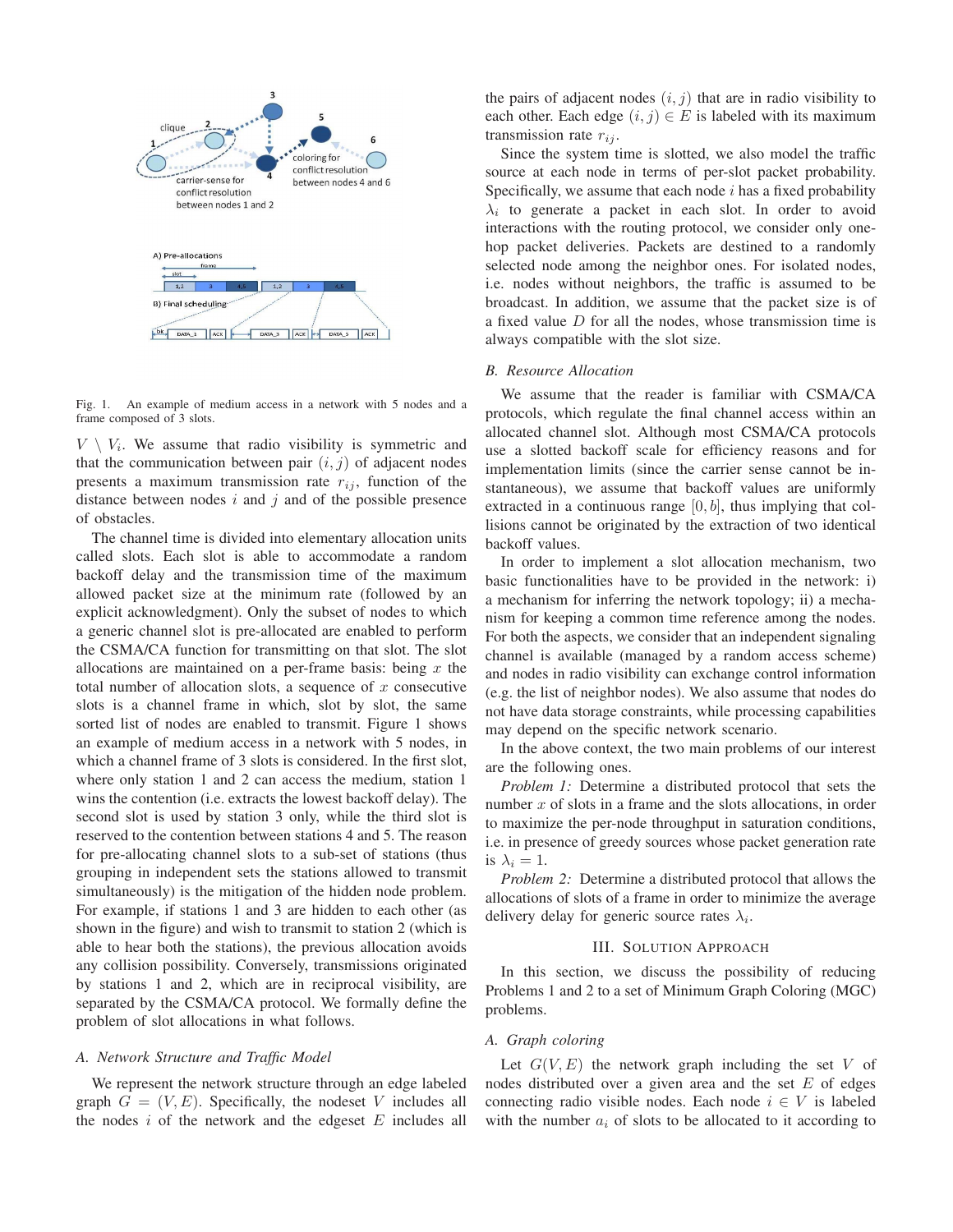the traffic it must support. Generally speaking a single slot is allocated to each node. However, in case of heterogeneous packet generation rates  $\lambda_i$  (which may actually model nodes belonging to heterogeneous number of paths and aggregating traffic packets generated by multiple sources), some nodes may require more slots to drain their traffic.

We define as *incompatibility graph of type I* the node labeled graph  $H_E(V, F_E)$  whose edges in  $F_E$  join the pair of nodes  $(j, k) \in V \times V$  whose frames may collide if transmitted simultaneously. By definition  $H_E = G^2$ , that is,

$$
F_E = \{(j,k) : \exists i \in V \text{ s.t. } (j,i), (i,k) \in E\}.
$$

We can see Problems 1 and 2 as a MGC problem that determines the minimum cardinality of a coloring of the nodes of  $H_E$  such that each node is colored with as many different colors as its label. Then, each color corresponds to a specific slot allocated to the node on the frame.

Obviously, the network transport capacity is critically affected by the cardinality x of a coloring of  $H_E$ , since each node *i* receives  $a_i$  transmission chance only every  $x$  slots. For example, assuming a uniform transmission rate  $r$  among all the edges, the node transmission rate is upper bounded by  $a_i \cdot r/x$ .

In defining the incompatibility graph of type I, we have not considered the carrier sense functionality that intrinsically makes orthogonal (i.e. non-interfering) the transmissions between visible nodes. Edges connecting visible nodes in the incompatibility graph of type I may result redundant and some, if not all of them, may be removed, possibly drastically reducing the number of colors necessary for the graph. In this context, we define as *incompatibility graph of type II* the node labeled graph  $H_{\emptyset}(V, F_{\emptyset})$  whose edges in F join the pair of nodes  $(j, k) \in V \times V$  that are of the reciprocally hidden and whose frames may collide if transmitted simultaneously. By definition  $H_{\emptyset} = \dot{G}^2 - G$ , that is,

$$
F_{\emptyset} = \{ (j,k) : \exists i \in V \text{ s.t. } (j,i), (i,k) \in E \text{ but } (j,k) \notin E \}.
$$

Removing edges from the incompatibility graph can make the per-node transmission rate  $S_i$  (also called node throughput) heterogeneous, even in the case of uniform rate  $r$  and  $a_i$ allocations. Indeed, nodes receiving slots not shared with visible nods receive a throughput bounded by  $a_i \cdot r/x$ , while nodes sharing the slot with neighbor nodes experience, in the worst case, a throughput reduction equal to the number of contending nodes.

The graph  $H_E$  and  $H_{\emptyset}$  define the two extreme cases in which either all or none of the pair of reciprocally visible nodes are considered. Obviously, even intermediate situations may be defined. Let  $2^E$  be the power set of the edgeset E.

For each  $e \in 2^E$ , we can consider the coloring problems of the incompatibility graphs  $H_e = (V, F_\emptyset \cup e)$ , and the per-node and aggregated throughput,  $S_i^e$  and  $S_{tot}^e = \sum_{i \in V} S_i^e$ . Then, the optimal coloring scheme is the coloring referring to the incompatibility graph  $H_e$  which maximizes the value of  $S_{tot}^e$ , for  $e \in 2^E$ .

### *B. Throughput assessment*

Consider a  $H_e$ , for  $e \in 2^E$ , graph. For each node  $i \in V$ , let us define its *associated after coloring clique* as the maximal clique on the graph  $G$  that includes  $i$  and is formed by nodes of the same color of *i*. Let  $d_i^e$  be the size of such a clique and let  $a_i = 1 \forall i$ .

Then, if we assume a uniform rate  $r$  for all the links in  $E$ , we can guarantee a per-node *collision free throughput*

$$
\rho_i^e = \frac{r}{x^e d_i^e} \tag{1}
$$

where,  $x^e$  is the number of colors used in  $H_e$ . The rationale behind (1) is the following. For each node  $i \in V$ , we have to share the slot associated to its allocated color with  $d_i^e - 1$ contending nodes. On average, node  $i$  will win the backoff contention only once every  $d_i^e$  frames. Collisions with adjacent nodes are avoided by means of the carrier sense functionalities, while collisions with other nodes using the same colors are avoided by the coloring algorithm (which re-assign the same slot only when nodes are distant more than two hops).

Given a graph  $H_e$ , the maximum number of needed colors is upper bounded by  $\Delta^e + 1$ , where  $\Delta^e$  is the maximum node degree of the graph. In addition, coloring  $H_e$  with at maximum  $e+1$  colors can be easily attained with a distributed protocol, such as *Brooks-Vizing*, [14]. The following condition then holds:

$$
\frac{r}{\Delta^{E}+1} \geq \max_{i \in V} \frac{r}{(\Delta^{e}+1)d_{i}^{e}} \quad \forall e \in 2^{E}
$$
 (2)

Since  $\Delta^e$  is un upper bound on the number of needed colors, the previous condition implies that the lower bound of the collision-free throughput guaranteed to each node is higher for the incompatibility graph  $H_E$ .

Let us now consider the aggregated collision-free throughput  $\rho_{tot}^e$ . After coloring, the throughput sum perceived by all the nodes belonging to each clique is obviously  $r/x^e$ , thus resulting in a total throughput equal to:

$$
\rho^e_{tot} = \frac{r}{x^e}c^e
$$

where  $c^e$  is the total number of cliques resulting from the coloring of the incompatibility graph  $H_e$ . Obviously, when  $H_e = H_E$  such a number corresponds to the number of nodes  $n$  (since 1-hop nodes are allocated on different channels). It follows that we can also express the average per-node throughput  $E[\rho^e]$  as  $\rho_{tot}^e/n = \frac{r}{x^e E[d^e]}$  (where  $E[d^e] = n/c^e$ represents the average after coloring clique size).

For each  $e \in 2^E$ , we note that the collision free throughput is only a guaranteed lower bound on the actual throughput  $S_{tot}^e$ that we can obtain coloring the graph  $H_e$ . In fact,  $S_{tot}^e$  can be a higher throughput. Let  $x^e$  be the number of colors used for  $H_e$ . Consider a generic node *i* and let  $x_i$  the number of colors used for coloring its adjacent nodes on  $H_e$ . When  $x_i < x^e + 1$ , we may obtain a transmission rate for  $i$  greater than the one guaranteed by the collision free throughput if we allow  $i$  to transmit during the slots associated to its color and to colors different form the ones of its adjacent nodes on  $H_e$ . If i is the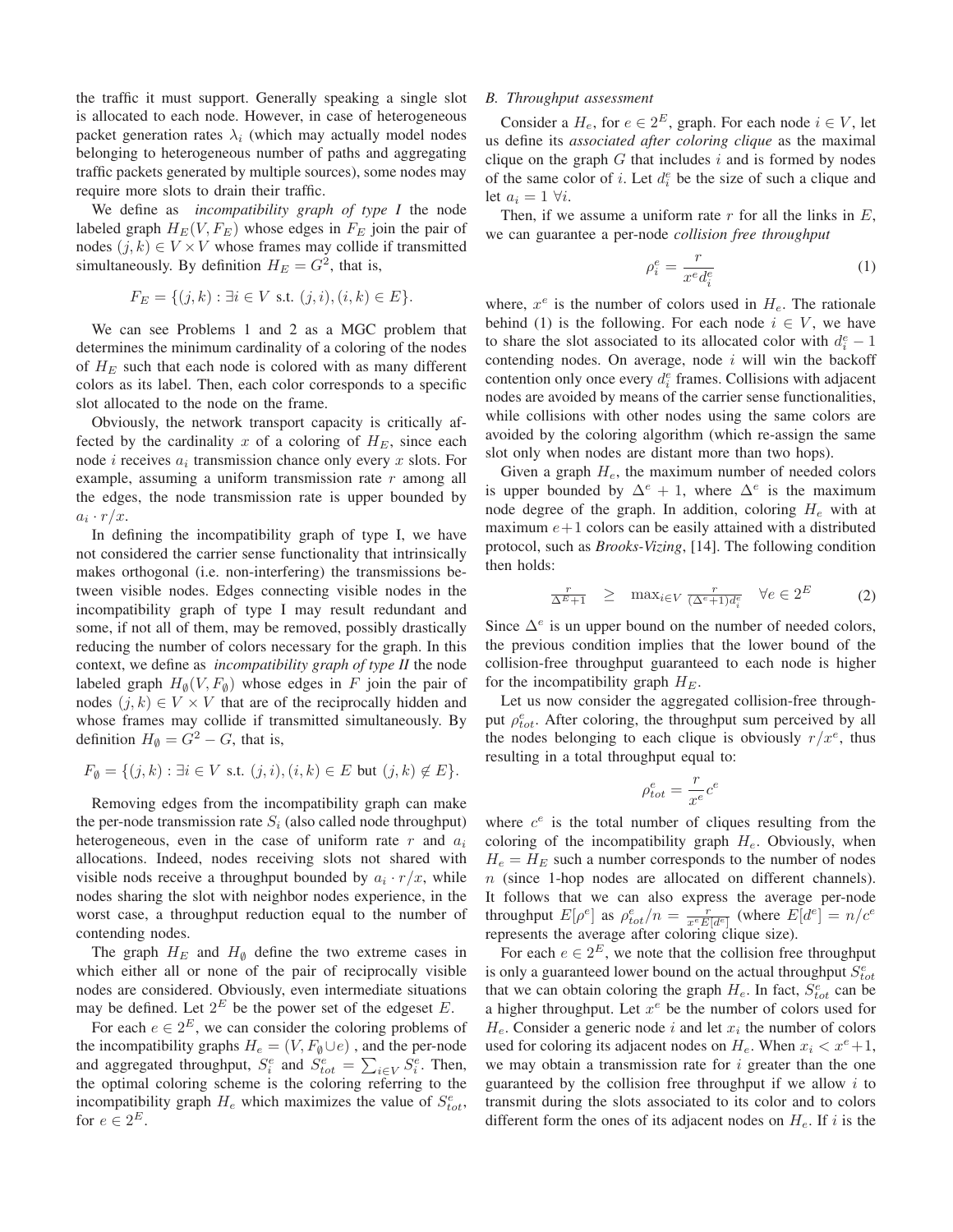only node with such a privilege, we will obtain a throughput (with no collision) higher than the collision free throughput. Differently, if we concede the above transmission privilege to all the nodes with  $x_i < x^e + 1$ , we cannot guarantee that extra slot allocations result in a free transmission. Nevertheless, we obtain an overall throughput higher than the collision free throughput, as long as each node does not transmit to the slots associated to the adjacent nodes on  $H_e$ . If the competition for extra slots is extended to all the slots of the frame (thus including the potential interfering nodes), the collision-free throughput cannot be guaranteed anymore. Therefore, we are currently investigating on the risks and benefits of enabling extra slot allocations, by means of a game-theoretical analysis.

# *C. Coloring Algorithms*

Coloring algorithms have been widely explored In literature. Some examples of popular solutions are the *Luby*'s algorithm [12], the *Johanson*'s algorithm [13], and their variants [14].

We consider an adaptation of the algorithm proposed in [14] and a simple extension of such a scheme. A preliminary exchange of control information is necessary for evaluating at each node *i* the global degree of the network  $\Delta$  or the local number of neighbors  $\delta_i$ . Let  $x_{max}$  the global or the local maximum number of available colors. According to the basic algorithm, each uncolored node has to perform the following steps:

- 1. *First coloring* Randomly pick a color from a list of available colors.
- 2. *Conflict Resolution* If none of your (1-hop or 2-hop) neighboring nodes has chosen the same color, keep it as definitive color, otherwise remove it form the list and try again the next step.
- 3. *List update* If the color list is empty, add new colors. The list is updated starting from  $\min\{c+1, x_{max}\}\$  color, where  $c = \max\{\text{neighbouring node colors}\}.$

We call this algorithm as *SC* algorithm, for recalling its characteristic of first *Selecting* a color and then *Comparing* the selected color with potential interferes.

In order to optimize the number of used colors, we also considered a simple modification of the previous scheme. Instead of randomly picking a color from the available ones, each node first updates the list of available colors (as in the third step of the previous scheme) and then selects the color with the lowest index. We call this scheme as *CFA* algorithm, since it is based on *Choosing* the *First Available* color.

#### IV. CONTENTION STRATEGIES WITHIN A CLIQUE

While nodes belonging to different cliques cannot interfer because they are allowed to transmit only in different frame slots, nodes belonging to the same after-coloring clique can hear each other and have to use a CSMA protocol to share the same frame slot.

In section III-B we assumed that nodes sharing the same frame slot have the same probability to win the contention, i.e. in long terms they obtain the same number of transmission grants. However, this assumption can be restrictive. Indeed, nodes could be motivated in using heterogeneous  $access probabilities<sup>2</sup>$  for delivering more traffic. For examples, nodes relaying traffic of many other nodes could need more channel resources than nodes transmitting only their own packets, for preventing buffer overflows and packet drops. Therefore, here we consider a game-theoretical analysis of intra-clique contention. While the impact of heterogeneous access probabilities have been considered for 1-hop wireless networks [7], according to our knowledge this problem has not been explicitly addressed for multi-hop networks.

#### *A. Station Utility*

We consider a set of  $N$  nodes belonging to the same clique and sharing the same frame slot. Let  $\tau_i$  be the slot access probability (i.e. the node strategy) and let  $\lambda_i$  be the perslot packet generation probability of a generic station  $i$  (with  $i = 1, 2, \cdots N$ ). Since we are not modeling traffic paths and routing schemes, we assume that  $\lambda_i$  takes into account both the node internal and external (i.e. coming from other nodes) packet enqueuing rate and that each node selects (uniformly) all the neighbor nodes as relays. We also assume that during the network topology discovery phase, nodes exchange information about their traffic patterns, thus notifying the resulting  $\lambda_i$  values to the neighbor nodes.

A key aspect to be investigated is the definition of the utility function driving the configuration of  $\tau_i$  parameters. In single hop networks, such a utility has been usually expressed in terms of transmission throughput percevied by each contending node. Being  $p_i = 1 - \prod_{j=1}^{N} (1 - \tau_j)/(1 - \tau_i)$  the collision probability suffered by station  $i$  because of other node channel accesses, the transmission throughput  $\mu_i$  of station *i* can be expressed as  $\tau_i(1 - p_i)$  packets/slot. Under a utility function  $J_i = \mu_i$ , the station best response corresponds to play  $\tau_i = 1$ and the channel resources can be completely wasted whenever at least two different stations play this strategy.

The transmission throughput has been already proved to be an inconsistent utility function for bi-directional traffic scenarios [7], where nodes are interested not only in transmitting the locally-generated traffic packets, but also in receiving the packets generated by the peer application. Therefore, it is even more inconsistent for multi-hop networks, where the transmission throughput of a given node directly affects the throughput of the neighbor nodes using such a node as a relay. In other words, nodes cannot be only interested in maximizing their transmission rate, since they need to leave resources to the neighbor nodes which will carry their traffic towards multihop destinations.

These considerations motivate the definition of a utility function describing the whole transport capacity of the clique. Since in our model each node of the clique exploits all the neighbor nodes as relay, we assume that the clique nodes are

<sup>2</sup>Heterogeneous access probabilities can be supported by using a protocol such as the IEEE 802.11 EDCA, which differentiates the channel access probabilities of different traffic classes, or by configuring non-standard access parameters by means of open-source drivers accessing the card configuration registers.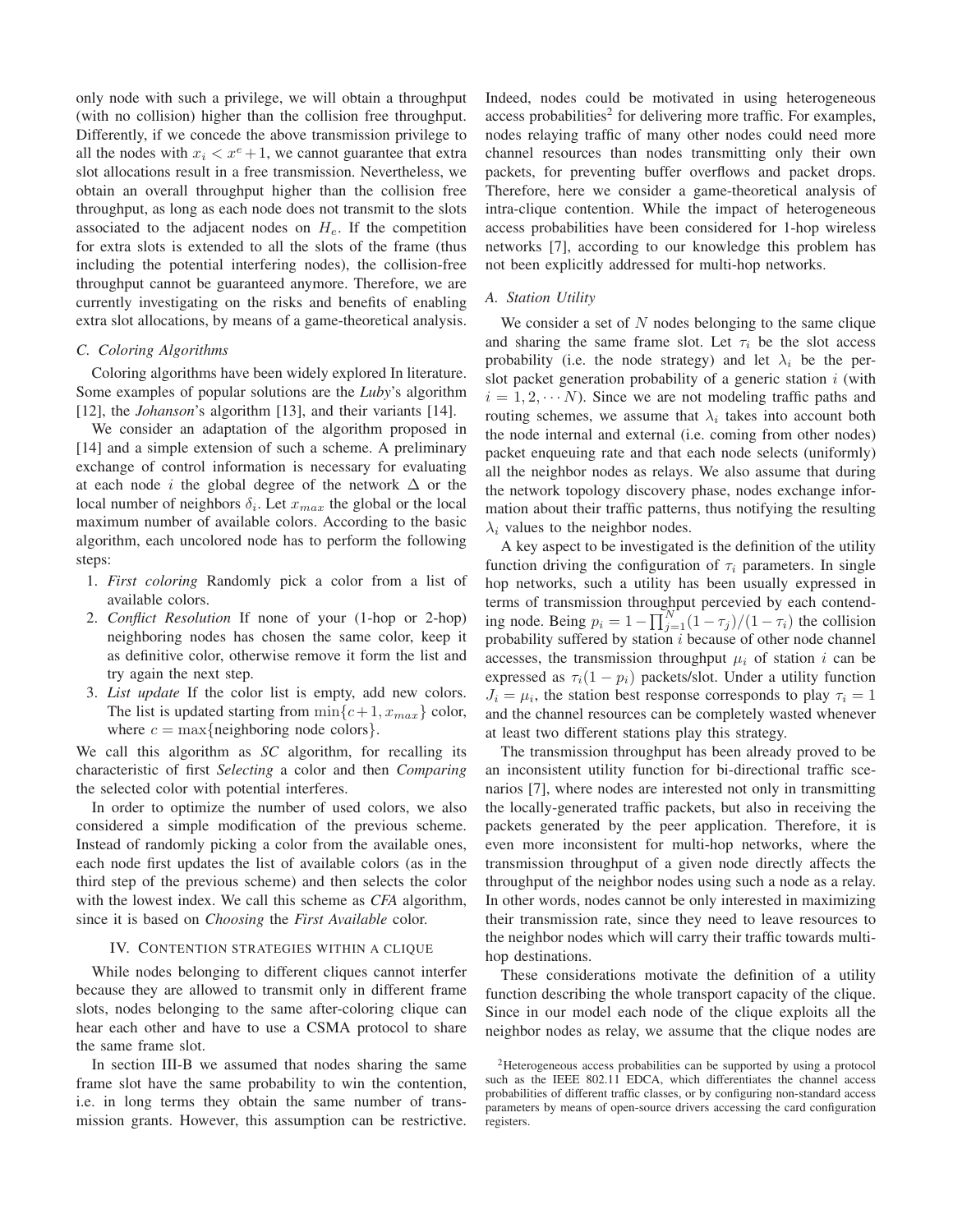interested in avoiding buffer overflows or bottlenecks at each node of the system. In other words, being  $Q_i$  the average queue length of node *i*, we define  $J_i = -\max_{i=1,2,\dots N} Q_i = J \quad \forall i$ . Being  $K$  the buffer size of each node (expressed in terms of maximum number of packets that can be accommodated in the buffer), we can express the average queue length of node  $i$  as:

$$
Q_i = \begin{cases} \min\{\frac{\lambda_i}{\mu_i - \lambda_i}, K\} & \mu_i > \lambda_i \\ K & \mu_i \le \lambda_i \end{cases}
$$
 (3)

Since the queue length provides a negative utility (i.e. it represents a cost for the system in terms of pending packets to be delivered out of the clique), nodes have to minimize such a length in order to maximize their payoff.

#### *B. Station Best Response*

An important aspect of our utility function formulation is that such a function is common to all the stations, In fact, since each node has to relay on other nodes for ultimately delivering and receiving its own traffic, there is no point in implementing greedy behaviors that prevent neighbor nodes from accessing the allocated frame slot. Moreover, such a common utility, which represents the clique transport capacity, prevents other malicious behaviors such as the signalling of wrong traffic generation rates  $\lambda_i$ . Being the node induced to collaborate by the need of maximizing a common utility, we also assume that in each notification message about neigbor nodes and traffic rates nodes can also announce their current strategy  $\tau_i^3$ .

Consider now a tagged node  $j$  of the clique. On the basis of the  $\lambda_i$  and  $\tau_i$  parameters signalled by all the clique nodes  $i = 1, 2 \cdots N$   $i \neq j$ , and on the basis of its traffic rate  $\lambda_j$ , the tagged node can implement a best response strategy based on the evaluation of the per-node queue lengths as a function of the tagged node strategy  $\tau_i$ . Figure 2 shows an example of such evaluations in a scenario with four nodes in which all the traffic rates are constant and equal to 0.05 packets/slot and  $K = 100$ . The curves have been obtained assuming that the tagged node is node 1 and that  $\tau_2 = 0.15$ ,  $\tau_3 = 0.2$ , and  $\tau_4 = 0.25$ . While  $Q_1$  is a not increasing function of  $\tau_1$  (since increasing the channel access rate node 1 has more chances to deliver its traffic), all the other queue functions are not descreasing (since neighbor nodes experience higher collision rates as the tagged node increases its access). For minimizing the maximum queue lenght of the system, node 1 has to play  $\tau_1 = \tau_2 = 0.15$  that means that has to equalize its queue to the length of the worst neighbor queue. Being  $Q_i(\tau_i)$  not increasing with  $Q_i(0) = K$ and  $Q_i(\tau_j)$  not descreasing with  $Q_i(1) = K \forall i$ , that such an equalization it is always possible for at least one strategy  $\tau_j$ . Such a strategy is unique if the intersection point between  $Q_i$ and the highest  $Q_i$  curve is in the strictly monoting range of the curves (as shown in the figure), while it corresponds to a range of possible values when the intersection is on the flat region of the curves (i.e. for  $Q_i = K$ ). In this last case, the





Fig. 2. Queue Length at each node, as a function of the strategy of a given contending node.

tagged node could decide to play the highest  $\tau_i$  value of the range.

Generalizing the previous considerations to the case of heterogeneous  $\lambda_i$  parameters, we can implement a best response strategy as follows:

$$
\tau_j^{br} = \begin{cases}\n\frac{\lambda_j \tau_x}{\lambda_x - \tau_x(\lambda_x - \lambda_j)} & Q_x < K \\
\frac{\lambda_j}{\prod_{i \neq j} (1 - \tau_i)} & K + 1 & Q_x = K\n\end{cases} \tag{4}
$$

being  $x$  the index of the node experiencing the worst congestion (i.e. the longest queue). It can be proved that by repeating such a best response strategy for all the nodes at the reception of the announcement messages, in a finite number of steps the system converges towards a Nash Equilibrium (NE) point, in which all the clique queues are equalized. The equilibrium point is not unique and depends on the initial strategies of the nodes. The details of such analysis are in [15].

#### V. NUMERICAL RESULTS

In order to compare the effectiveness of the slot preallocations in

improving the CSMA/CA performance in multi-hop networks, we run several simulations, including both the network coloring phase and the data transmission phase. Obviously, the throughput performance perceived in a given network topology are critically affected by the final map of colors and by the node source rates. For the same network topology, such a final map depends on the random color selections and/or on the node initialization choices. Therefore, each run performance can be different and has to be averaged. Note also that in our simulations, we do not consider dynamic node activations and de-activations, thus running the coloring phase only at the beginning of the simulation and maintaining the color map for the rest of the simulation time.

We considered random network topologies of 30 nodes deployed over an area of  $10 \cdot 10m^2$ , with a transmission range of  $3m$ . We observed that the CFA scheme requires on average 15 different colors when the incompatibility graph is  $H_E = G^2$ , while it uses 8 colors only for the graph  $H_{\emptyset} = G^2 - G$ . Conversely, the SC coloring scheme resulted in an average number of colors equal to 24 for the  $G^2 - G$  case, and 17 for the  $G<sup>2</sup> - G$  case. The higher number of adopted colors has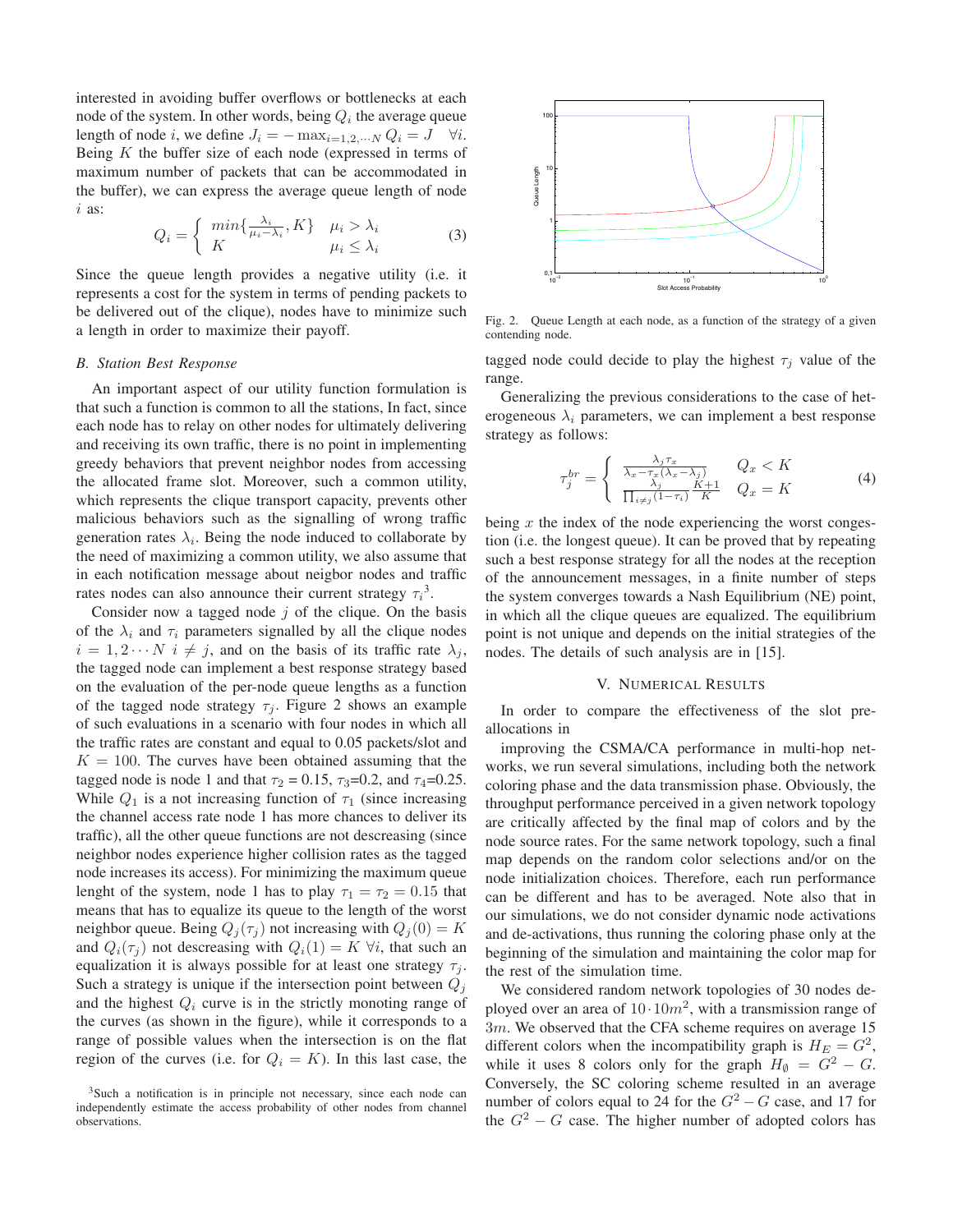

Fig. 3. Average throughput under the SC coloring scheme, for different incompatibility graphs and comparison with standard CSMA/CA.

two different effects: on one side it increases the frame length, thus resulting in a lower rate of node transmission chances; on the other side it reduces the contention level between 1-hop nodes in case of  $G^2 - G$ .

After that each node has been colored, we simulated 5000 channel slots. At each slot, three different steps are considered: i) generation of traffic packets, ii) selection of transmitting nodes; iii) verification of transmission outcomes. At the first step, a new packet is generated in the transmission buffer of each node *i* with a fixed probability  $\lambda_i = Rate \; \forall i$ . The destination node is uniformly extracted among the neighbors and no buffer size limit is considered. At the second step, the simulator processes all the nodes whose color corresponds to the current slot and extracts uniformly a backoff value for resolving potential contentions. Since the traffic rate of each node is constant, the backoff range of each node is constant too, in order to implement a uniform slot access probability within the after-coloring cliques. All nodes winning the contention are labeled as transmitting. Finally, if the neighbors of the intended receiver are not transmitting, the transmission is considered successful and the packet is removed from the buffer. Otherwise, the packet remains in the buffer until a maximum number of retries (set to 3) has been reached.

Figures 3 and 4 compare the per-node average throughput measured in our simulations, under the SC and CFA scheme, for different incompatibility graphs (namely,  $G, G<sup>2</sup>$ and  $G<sup>2</sup> - G$ ). In both the figures we also plot the CSMA/CA performance. The throughput has been averaged by considering ten different coloring runs of the coloring schemes, referring to the same network topology. From the figures we can draw some interesting observations. First, coloring  $G$  can be useless, because the carrier sense functionality is already able to avoid interference among adjacent nodes. For the CFA case, the performance obtained under the  $G$  coloring are even worse than the ones obtained with the CSMA/CA protocol, because the slot allocations may synchronize hidden nodes for lower packet generation rates. Second, coloring  $G<sup>2</sup>$  can be more efficient (CFA case) or less efficient (SC case) than coloring  $G^2 - G$ , according to the network topology and to the effectiveness of the coloring scheme in selecting a limited number of colors and/or leaving a limited number of bottlenecks. Third, when additional channel slots are allocated



Fig. 4. Average throughput under the CFA coloring scheme, for different incompatibility graphs and comparison with standard CSMA/CA.

| Topology | $H_e$            | $x_{e}$ | $c^e$ | $\hat{\alpha}^e/\Gamma$ | $E[\rho^e]/r$ |
|----------|------------------|---------|-------|-------------------------|---------------|
|          | $\overline{G^2}$ | 16      | 30    | 0.0624                  | 0.0625        |
|          | $G^2-G$          | 5       | 12    | 0.0792                  | 0.0800        |
| 2        | $\overline{G^2}$ | 13      | 30    | 0.0768                  | 0.0769        |
| 2        | $G^2-G$          | 5       | 11    | 0.0730                  | 0.0733        |
| 3        | $\overline{G}^2$ | 15      | 30    | 0.0666                  | 0.0667        |
| 3        | $G^2-G$          | 5       | 13    | 0.0863                  | 0.0867        |
| TARI F I |                  |         |       |                         |               |

MEASUREMENTS AND ESTIMATES OF THROUGHPUT.

as described in section III-B (the  $G^2$  + and  $G^2$  –  $G$  + curves of the figures), the network throughput performance can be further improved.

Finally, to validate the throughput bounds discussed in section III-B, table I compares the saturation (collision-free) theoretical bounds with the best throughput values measured (on a given topology) under 10 different CFA coloring runs.

## VI. CONCLUSIONS

Coordination among nodes in ad-hoc networks can significantly improves the transport capacity of the networks, in comparison with simple uncoordinated CSMA/CA protocols. A simple form of coordination can be provided by preallocating temporal intervals in which different sets of nodes are allowed to access the shared wireless medium. We have analyzed different solutions introducing such a pre-allocation on the basis of a neighbor discovery protocol and distributed coloring schemes requiring limited signaling overheads. We showed that the performance of these schemes can be critically affected by the considered incompatibility graph, trading off the contention-level experienced by 1-hop neighbors and the orthogonality guaranteed to hidden nodes. We are currently working on coupling our framework with a network coding scheme, able to further improve the transport capacity of each after-coloring clique in the network. Further extensions are also considered for studying different traffic models, based on per-path (multi-hop) traffic flows. Dynamic traffic, changing topologies, mobile nodes and comparison with existing alternative algorithms is also under investigation. Moreover we are investigating the possibility of studying the optimal solution of the posed problems via a game theoretical approach.